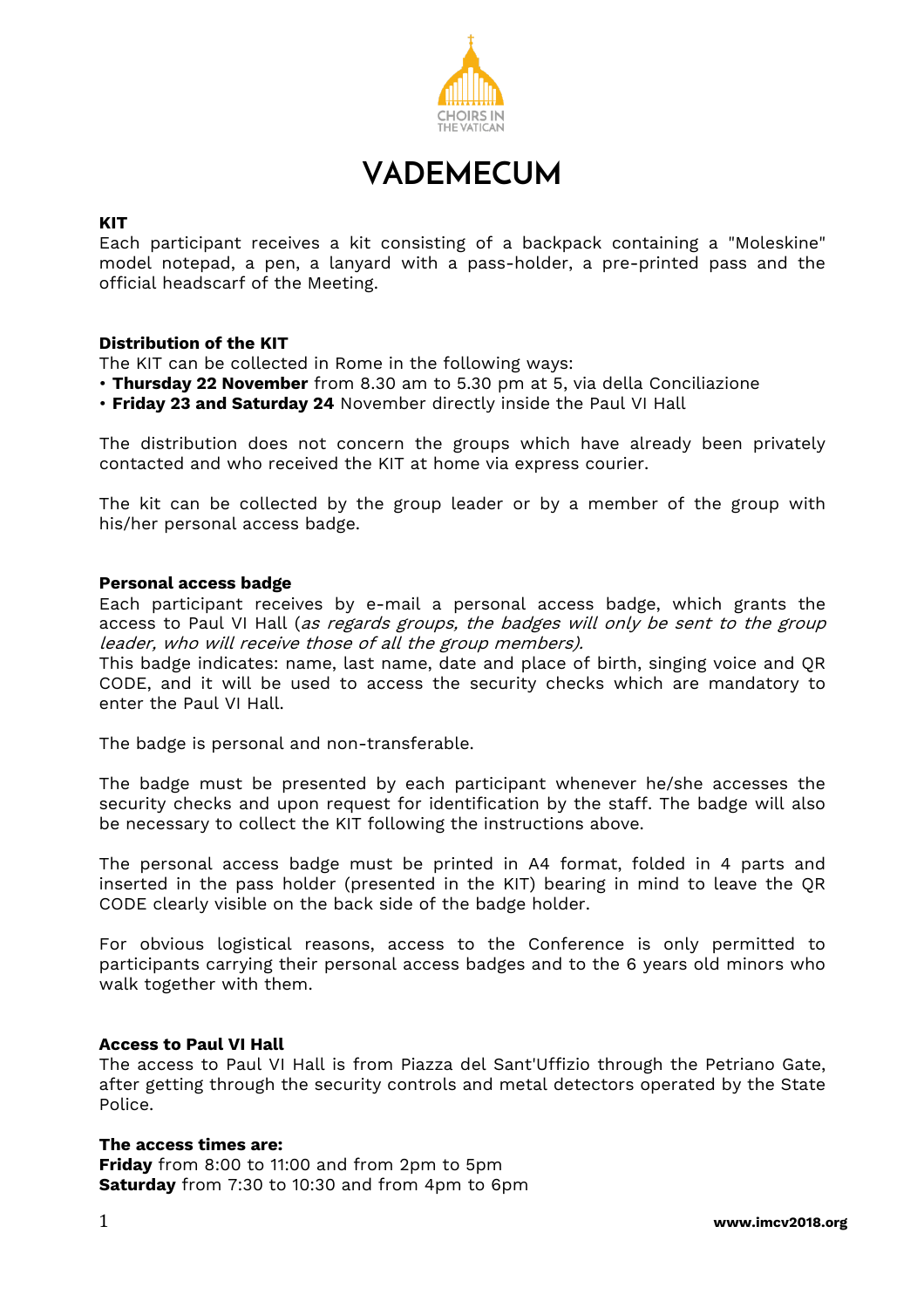

For security reasons, please DO NOT queue before these times.

Security checks cannot be circumvented under any circumstances and must be carried out every time access is made to the Conference locations.

The National Police and the Vatican Gendarmerie are the bodies responsible for public order and security, therefore they can change the hours or the procedures of access without prior notice. The organization of the event declines any responsibility for what is decided by the public security authority. The organization itself and all the participants are requested to scrupulously respect these decisions.

### **Simultaneous translation**

The Conference will be held entirely in **Italian**. For foreigners, simultaneous translation is available in the following languages: **English, Spanish, Portuguese and French.**

The transceiver must be requested at the reception desk located in the atrium of the Paul VI Hall, leaving a valid identity document. The transceiver must be returned at the end of the Conference on Friday 23 November and at the end of the Audience with the Holy Father on Saturday 24 November. The identity document will be returned upon reception of the transceiver.

To improve the reception of the signal, it is recommended to position yourself near the IR antennas clearly visible in the Hall and hold the transceiver out of pockets and bags.

### **Coffee break**

On Friday, 2 Coffee breaks are offered in the atrium of the Paul VI Hall: the first one in mid-morning and the second one in mid-afternoon. In order to offer a minimum of comfort during the break, please refrain from standing by the tables.

A dedicated area for Celiac people will be available with gluten free food.

Inside Paul VI Hall and the atrium there are NO bars or automatic drinks and food dispensers.

### **Lunch break**

The organization does not provide for any lunch. Therefore, each participant needs to plan for himself. It is not possible to remain in the Paul VI Hall to have a packed lunch. During the lunch break you can leave the Vatican area, bearing in mind that you must carry at all times your entrance badge to pass through the security controls to come back in again.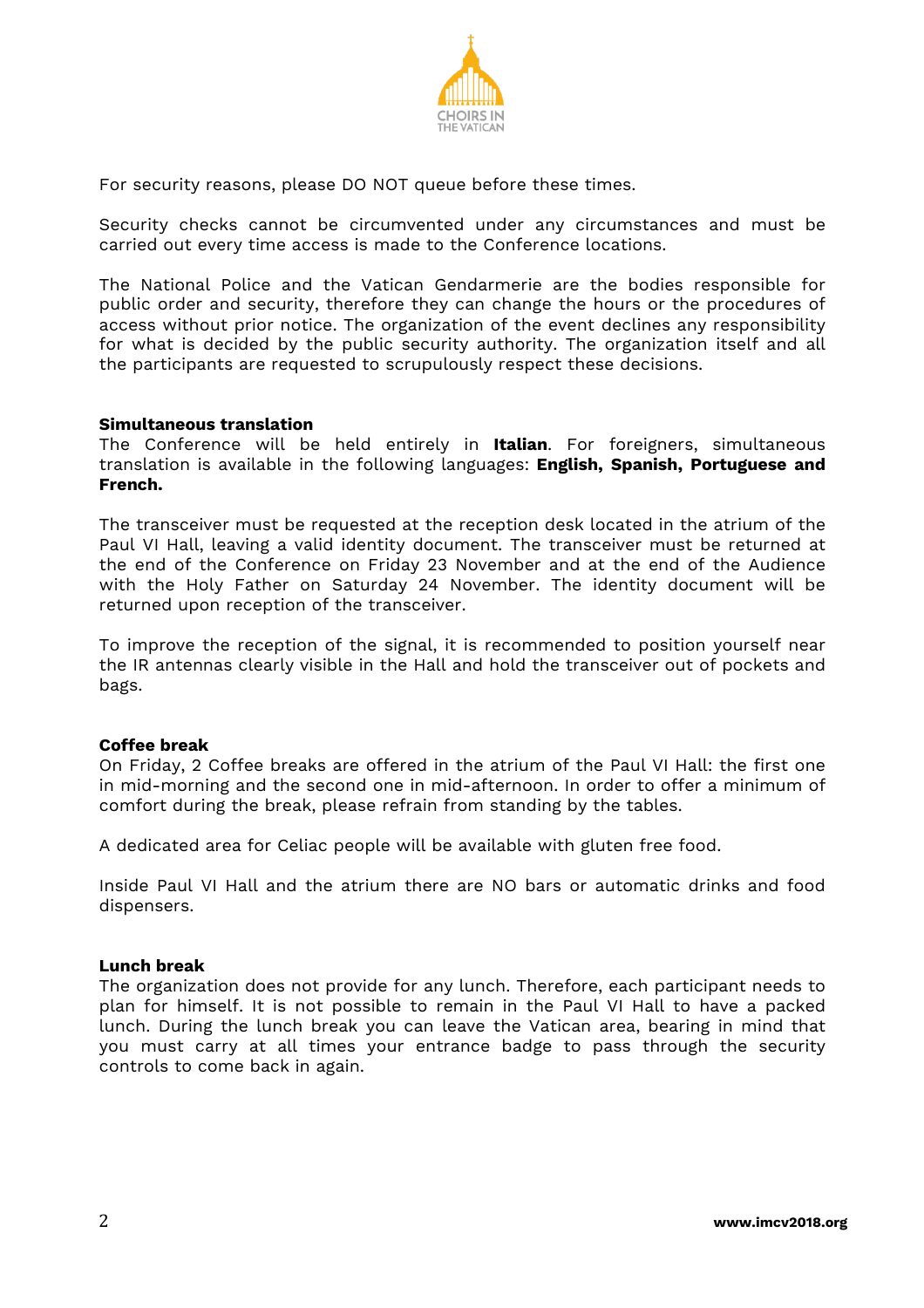

# **Access and accommodation in the hall**

On Friday and on Saturday morning, there are no reserved seats and the order of the seats does NOT follow the order of your registration for the Conference.

Participants can therefore occupy any vacant seat upon entering the Paul VI Hall, following the instructions of the volunteers and the hostesses who manage the access. To facilitate the entry and accommodation of everyone, please do not occupy empty chairs with your personal belongings.

There is no cloakroom or luggage storage service.

#### **Concert: division into sectors**

ONLY FOR THE CONCERT on Saturday afternoon all the participants will be placed in the hall according to their singing voices (sopranos, contralto, tenors, bass and single voice / accompanist) indicated during the registration, which are printed on the badge and can no longer be modified.

Each zone will be clearly identified with designated signs and by service staff.

To smooth everyone's access, it is recommended not to occupy the seats with bags or other personal organization items, which could delay the arrangements of each section.

### **Concert: Dress Code**

Only for the concert in the Paul VI Hall and for Saturday afternoon, the following dress code is mandatory:

- men: dark suit, white shirt, without tie.
- women: dressed in black and stole found in the KIT
- each group can carry its own folder from his Choir.

These indications are valid for all adult participants, as well as for those who belong to "Companion / unique voice" section.

Priests and nuns can wear the usual clothes.

#### **Collection of Chorales certificates**

Only for those who have requested it, the certificate of the choir must be collected on Friday and on Saturday, at the desk in the atrium of the Paul VI Hall. The certificate will NOT be sent a later stage.

#### **Scores**

Each participant provides for his own scores. These were previously sent to all the group leaders to facilitate their study. Each participant is free to use the scores at his/her own initiative: on paper or on tablets, both for the concert and for all the other moments during the Conference.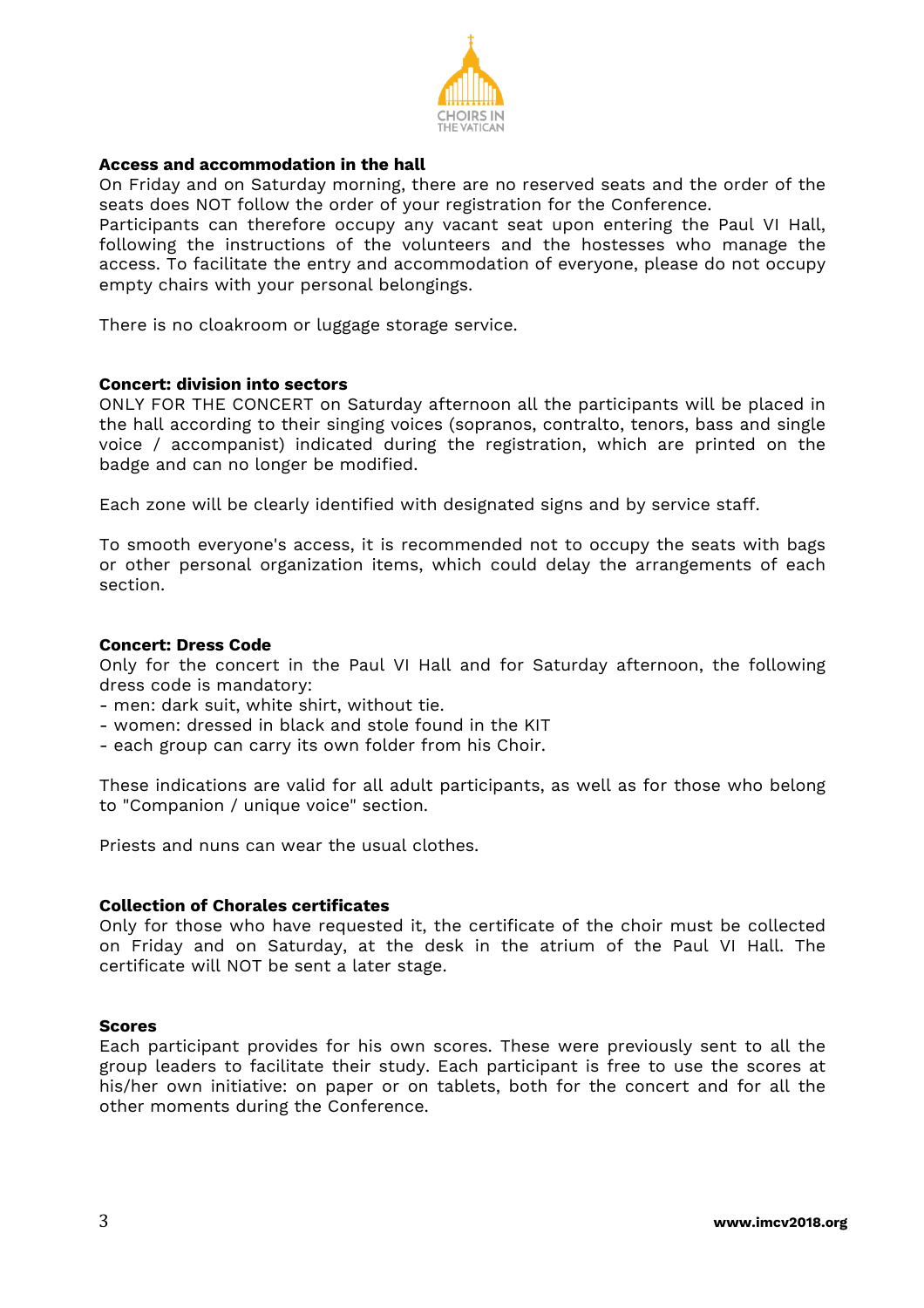

# **Secretariat**

The Organizing Secretariat is located in the main entrance of the Paul VI Hall (right after the glass door on the left). At the Secretariat, it is possible to collect the participation KITS and enquire for information.

### **Restrooms at Paul VI Hall**

The toilets inside the Paul VI Hall are located on the lower floor of the Hall and are easily accessible.

### **Disabled People**

The entrance of disabled people to the Paul VI Hall takes place, like other participants, in Piazza del Sant'Uffizio, through a dedicated security control. These checks are carried out at the police station right in front of the Petriano Gate.

The pacemaker wearers, holding a valid medical certificate, should keep a safe distance from the metal detector and access the Hall following the instructions of the Security Guards.

# **Certificate of attendance**

The certificate personal certificate of attendance attests the participation to the Meeting of the Chorales at the Vatican. It is personal and nominative, and it is delivered for all participants.

The certificates will be sent to the group leaders by e-mail in digital format in the weeks following the event.

### **Journalists' accreditation at Paul VI Hall and at St. Peter's Basilica**

All journalists and communication operators who wish to attend the various meetings (Conference, Audience and Concert in Paul VI Hall, and Mass in St. Peter's<br>Basilic) must send a request to the following email address Basilic) must send a request to the following email address accreditamenti@salastampa.va.

If you are not already in possession of the ORDINARY accreditation to the Holy See Press Office, you must indicate the newspaper's name, the reason to attend, and attach a copy of the identity document. <http://press.vatican.va/content/salastampa/it/accrediti/pubblico/accredito.html>

# **Holy Mass**

The entrance to St. Peter's Basilica is from St. Peter's Square after mandatory security checks are required. Access to the Basilica is allowed to all those in possession of the pass. Once inside you can walk as you please, there are no restricted sectors.